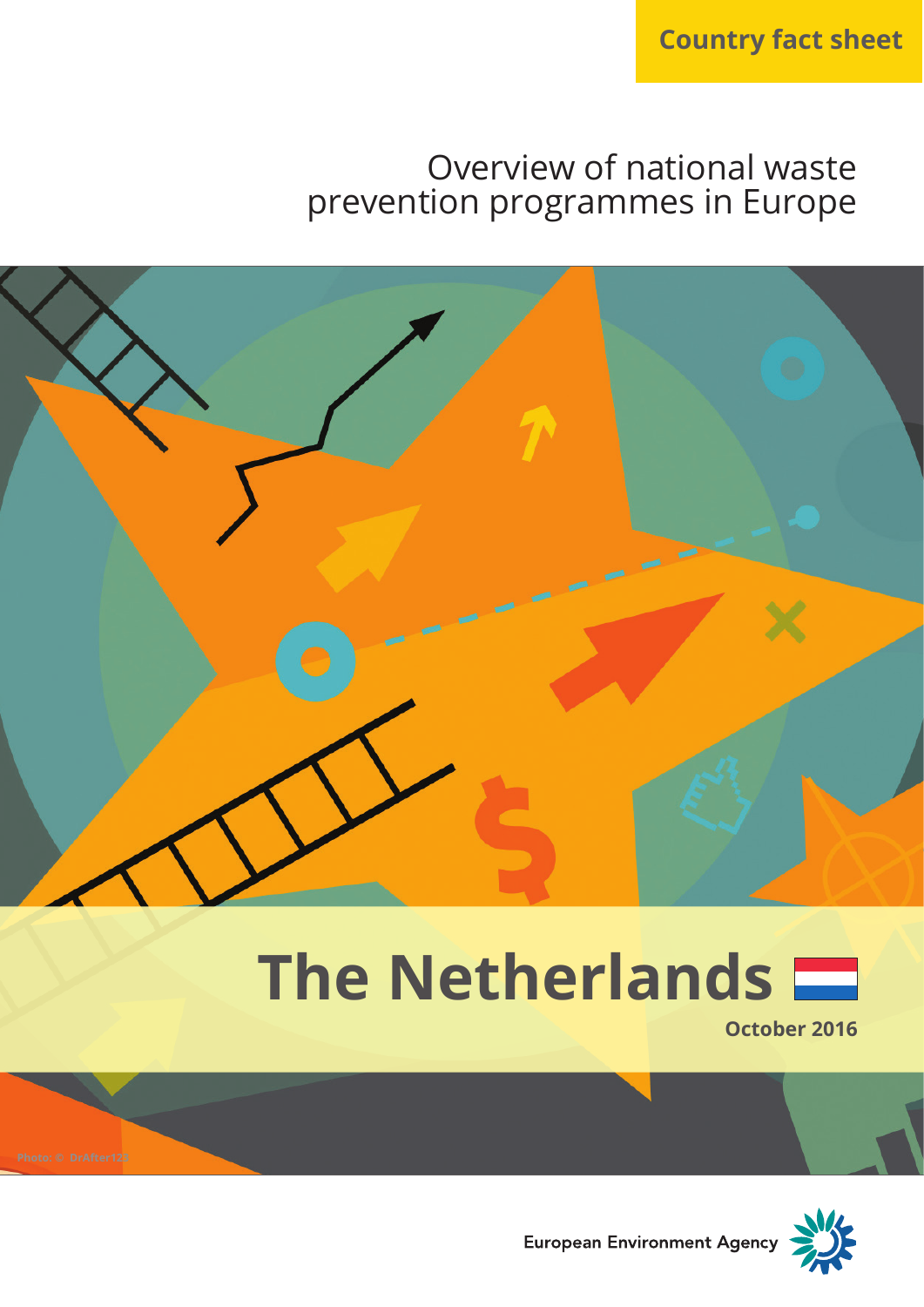**European Environment Agency** 



# Waste prevention programme

This **country fact sheet** was produced in the context of reviewing national and regional waste prevention programmes across Europe. The **[Waste Framework Directive](http://eur-lex.europa.eu/legal-content/EN/TXT/?uri=CELEX:32008L0098)** (Directive 2008/98/EC), Article 29, requires that Member States adopt their **waste prevention programmes** by 12 December 2013. Article 30(2) of the Directive invites the European Environment Agency (EEA) to carry out an annual review of progress in the completion and implementation of the programmes. Within the waste hierarchy, the overarching principle behind EU and national waste policies, waste prevention is considered the most desirable option.

### **THE NETHERLANDS FACT SHEET**

|                  | <b>GDP</b>                                                                                                                                                                                                             |
|------------------|------------------------------------------------------------------------------------------------------------------------------------------------------------------------------------------------------------------------|
|                  | EUR 663 billion (4.7 % of EU-28 total in 2014)                                                                                                                                                                         |
|                  | Per person GDP<br>EUR 35 900 (in purchasing power standard)<br>(131 % of EU-28 average per person in 2014)                                                                                                             |
|                  | Use of materials<br>173 million tonnes DMC $(2.6 %$ of EU-28 total in 2014)<br>10.3 tonnes DMC/person (79 % of EU-28 average per person in 2014)<br>Resource productivity 3.68 EUR/kg (186 % of EU-28 average in 2014) |
|                  | <b>Structure of the economy</b>                                                                                                                                                                                        |
|                  | Agriculture: 2.8 %                                                                                                                                                                                                     |
|                  | Industry: $22.3%$                                                                                                                                                                                                      |
|                  | Services: 74.8 % (2014 est.)                                                                                                                                                                                           |
|                  |                                                                                                                                                                                                                        |
| Source: Eurostat | <b>Surface area</b>                                                                                                                                                                                                    |
|                  | 41 500 square kilometres (0.9 % of EU-28 total)                                                                                                                                                                        |
|                  | <b>Population</b>                                                                                                                                                                                                      |
|                  | 16.9 million (3.3 % of EU-28 total)                                                                                                                                                                                    |
|                  |                                                                                                                                                                                                                        |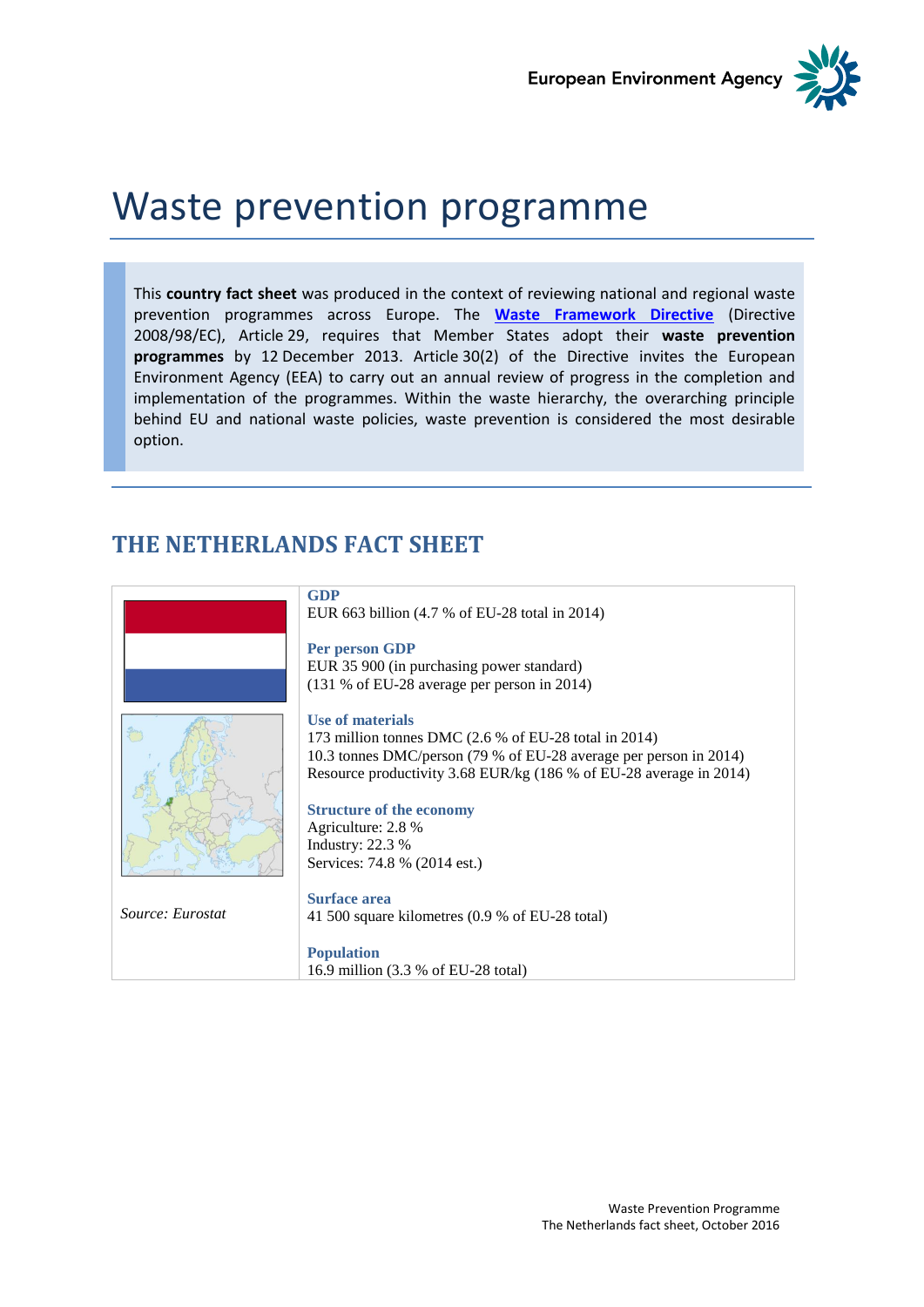## **Waste prevention programme**

| 1. | Coverage                                                                                       | National                                                                                                                                                                                                                                                                                                                                                          |
|----|------------------------------------------------------------------------------------------------|-------------------------------------------------------------------------------------------------------------------------------------------------------------------------------------------------------------------------------------------------------------------------------------------------------------------------------------------------------------------|
| 2  | Type of programme                                                                              | Separate programme                                                                                                                                                                                                                                                                                                                                                |
| 3. | Title of programme and<br>link to programme                                                    | Afvalpreventieprogramma Nederland (Waste Prevention Program Netherlands)<br>http://www.vang-hha.nl/ketensluiting/@148486/nederland-2013/                                                                                                                                                                                                                          |
| 4. | Duration of programme                                                                          | 2014–present                                                                                                                                                                                                                                                                                                                                                      |
| 5. | Languages                                                                                      | Dutch                                                                                                                                                                                                                                                                                                                                                             |
| 6. | Contact person                                                                                 | Hans Spiegeler, hans.spiegeler@minienm.nl                                                                                                                                                                                                                                                                                                                         |
| 7. | Waste prevention<br>objectives of the                                                          | The objective is a shift towards a circular economy handling natural resources as<br>efficiently as possible and ensuring the lowest possible environmental impact.                                                                                                                                                                                               |
|    | programme                                                                                      | A circular economy entails (pp. 8–9):                                                                                                                                                                                                                                                                                                                             |
|    |                                                                                                | optimal use of resources;                                                                                                                                                                                                                                                                                                                                         |
|    |                                                                                                | no waste, no emissions;<br>٠                                                                                                                                                                                                                                                                                                                                      |
|    |                                                                                                | sustainable resource use.                                                                                                                                                                                                                                                                                                                                         |
|    |                                                                                                | Three forms of practical action are proposed (p. 10):                                                                                                                                                                                                                                                                                                             |
|    |                                                                                                | better design (less material usage, less harmful substances, more recycled<br>$\bullet$<br>material, longer life);                                                                                                                                                                                                                                                |
|    |                                                                                                | less waste in the production phase (less material usage/material loss, less<br>$\bullet$<br>harmful substances, closed material cycles);                                                                                                                                                                                                                          |
|    |                                                                                                | conscious consuming (increase awareness of prevention by informing<br>٠<br>consumers and encouraging careful choices, less waste and more reuse).                                                                                                                                                                                                                 |
| 8. | The means used to<br>break the link between                                                    | Are the measures/means specifically mentioned in the waste prevention<br>programme?                                                                                                                                                                                                                                                                               |
|    | economic growth and<br>the environmental<br>impacts associated with<br>the generation of waste | Yes. Specific responsible measures are described that contributed to observable<br>relative decoupling until 2000 and absolute decoupling from 2000, with an increase in<br>gross domestic product (GDP) and a decrease in waste production (p. 6).                                                                                                               |
|    |                                                                                                | The following combination of factors is cited in the waste prevention programme:                                                                                                                                                                                                                                                                                  |
|    |                                                                                                | government policy;<br>٠                                                                                                                                                                                                                                                                                                                                           |
|    |                                                                                                | technological developments;                                                                                                                                                                                                                                                                                                                                       |
|    |                                                                                                | more efficient production;<br>٠                                                                                                                                                                                                                                                                                                                                   |
|    |                                                                                                | cost of disposal etc.                                                                                                                                                                                                                                                                                                                                             |
|    |                                                                                                | These factors cannot be considered separately; there is indeed a government policy<br>specifically aimed at waste prevention, but there are also policies that has contributed<br>to the development of new techniques and more efficient production. In addition, the<br>increase in the cost of disposal is also partly the result of government policy (p. 7). |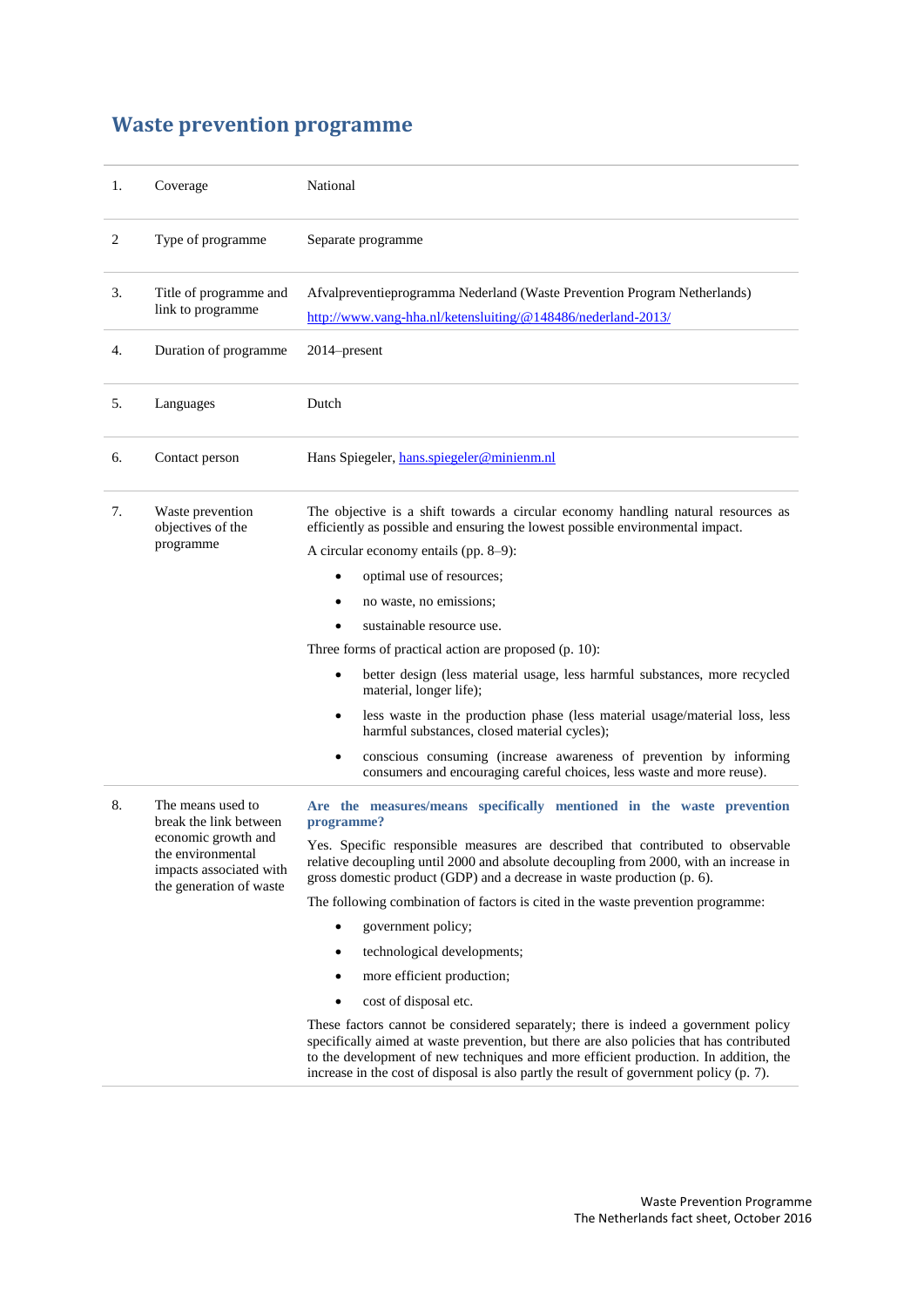| 9.  | Sectors covered                        | Agriculture;                                                                                                                                                                                                                                                                                                                                                                                                                    |
|-----|----------------------------------------|---------------------------------------------------------------------------------------------------------------------------------------------------------------------------------------------------------------------------------------------------------------------------------------------------------------------------------------------------------------------------------------------------------------------------------|
|     |                                        | mining, raw material processing;<br>٠                                                                                                                                                                                                                                                                                                                                                                                           |
|     |                                        | construction and infrastructure;<br>٠                                                                                                                                                                                                                                                                                                                                                                                           |
|     |                                        | manufacturing;<br>٠                                                                                                                                                                                                                                                                                                                                                                                                             |
|     |                                        | sale, retail, transport;<br>٠                                                                                                                                                                                                                                                                                                                                                                                                   |
|     |                                        | households;<br>٠                                                                                                                                                                                                                                                                                                                                                                                                                |
|     |                                        | private service activities/hospitality;                                                                                                                                                                                                                                                                                                                                                                                         |
|     |                                        | public services.                                                                                                                                                                                                                                                                                                                                                                                                                |
|     |                                        | The waste prevention programme covers not only the waste management sector but<br>all sectors, designers and service providers, governments and individuals. Strictly<br>speaking, all economic sectors and stakeholders are included in the prevention<br>programme (p. 9).                                                                                                                                                    |
| 10. | Prevention of waste                    | Food/organic;<br>٠                                                                                                                                                                                                                                                                                                                                                                                                              |
|     | types                                  | construction and demolition waste;<br>٠                                                                                                                                                                                                                                                                                                                                                                                         |
|     |                                        | hazardous waste;<br>٠                                                                                                                                                                                                                                                                                                                                                                                                           |
|     |                                        | household/municipal waste;<br>٠                                                                                                                                                                                                                                                                                                                                                                                                 |
|     |                                        | paper;                                                                                                                                                                                                                                                                                                                                                                                                                          |
|     |                                        | packaging;<br>٠                                                                                                                                                                                                                                                                                                                                                                                                                 |
|     |                                        | waste electrical and electronic equipment /batteries;<br>$\bullet$                                                                                                                                                                                                                                                                                                                                                              |
|     |                                        | manufacturing waste;                                                                                                                                                                                                                                                                                                                                                                                                            |
|     |                                        | bulky waste;<br>٠                                                                                                                                                                                                                                                                                                                                                                                                               |
|     |                                        | other.                                                                                                                                                                                                                                                                                                                                                                                                                          |
|     |                                        | The waste prevention programme covers materials used throughout the entire<br>economy (p. 9). It focuses on waste streams that score highly on waste quantities,<br>environmental impact of the entire chain and environmental pressure during the waste<br>phase: construction and demolition waste, food waste, textile and carpet waste,<br>metallic waste, paper and cardboard waste, wood waste and plastic waste (p. 11). |
| 11. | Quantitative targets                   | The national waste management plan states that total waste generation in<br>$\bullet$<br>2015 must be no greater than 68 Mt, and that in 2021 it must be no greater<br>than 73 Mt (p. 12).                                                                                                                                                                                                                                      |
|     |                                        | Food waste: the Dutch goal is a 20 % reduction in food waste between 2009<br>and 2015. To achieve this objective, the amount of waste generated needed<br>to be reduced by between 276 kt and 522 kt (between 17 kg and 31 kg per<br>capita) (p. 13).                                                                                                                                                                           |
|     |                                        | Textile waste: by the end of 2015, the amount of textile waste discarded as<br>$\bullet$<br>residual waste should be 50 % less than in 2011.                                                                                                                                                                                                                                                                                    |
| 12. | Measures on<br>quantitative prevention | The waste letter 'More value from waste' sets out a series of measures intended to<br>contribute to a reduction in waste-related environmental impacts. No specific target is<br>mentioned, but the ambition is to reduce the total amount of waste through the<br>following actions:                                                                                                                                           |
|     |                                        | Consumer information:                                                                                                                                                                                                                                                                                                                                                                                                           |
|     |                                        | deployment of (new) media to highlight the usefulness and necessity of<br>waste prevention to citizens.                                                                                                                                                                                                                                                                                                                         |
|     |                                        | Less waste $(p. 12)$ :                                                                                                                                                                                                                                                                                                                                                                                                          |
|     |                                        | include the prevention programme in the national waste management plan;                                                                                                                                                                                                                                                                                                                                                         |
|     |                                        | reduce the use of plastic bags on the basis of voluntary agreements;<br>٠                                                                                                                                                                                                                                                                                                                                                       |
|     |                                        | perform an analysis of the environmental impact of plastic wrappers for<br>magazines and explore alternatives;                                                                                                                                                                                                                                                                                                                  |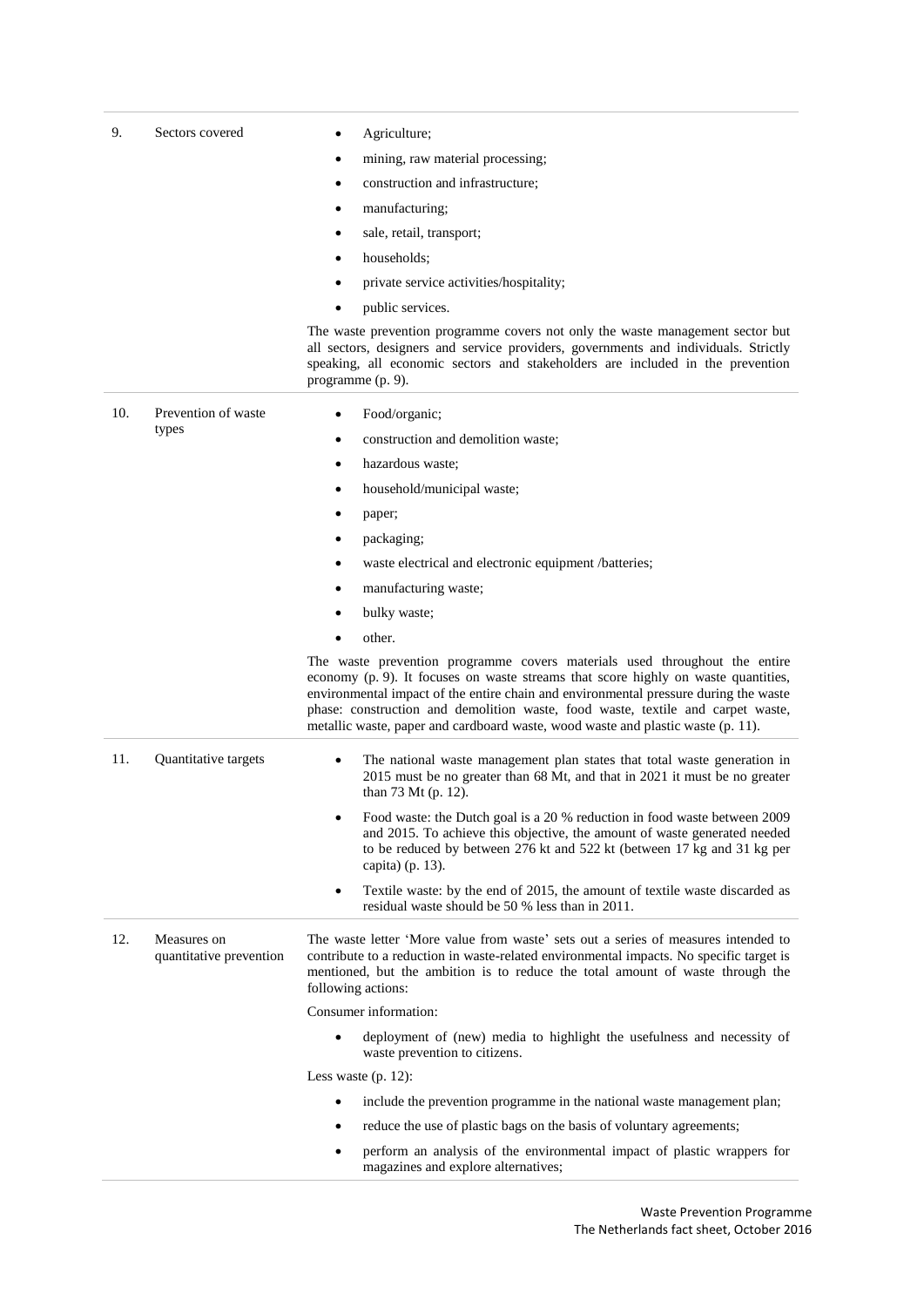- discontinue unnecessary use of plastic wrappers and if possible replace them with alternatives;
- implement several so-called chain projects.

The waste prevention programme itself sets out the following activities:

#### *Activities for better design (p. 12)*

- Encouraging eco applications in the Netherlands: consultation with stakeholders to determine how circular design can be used in business.
- Supporting small and medium-sized enterprises (SMEs) in applying ecodesign: developing business tools for the proper application of ecodesign for product improvement (e.g. the positioning of ecodesign in environmental management systems).
- Ecodesign knowledge platform: enabling businesses to access knowledge on a more permanent basis.
- Material efficiency through a European methodology for ecodesign: further research in line with the EU Ecodesign Directive to accelerate European decision-making on the broader application of the Directive.
- Labelling commodities: providing information about the composition of products.

*Activities for wasting less (p. 15)*

- Removing barriers: structural examination of regulations that hinder quick and easy processing of waste.
- Minimising waste production in industry: various methods for process optimisation.
- Environmental companies: proper environmental management in companies, so that the number of companies with ISO 14001 certification continues to grow.

*Activities for conscious consumption (p. 16)*

- Provision of information on conscious choices.
- Less waste in the consumption phase: information about the potential for longer use of products.
- Formulation of a strategy to influence consumer behaviour.
- Repair, distribution and sale of products: reinforcement of the infrastructure for reuse, for optimal capture of goods and to improve their performance.
- Arrangements with the retail sector for an increase in the supply of sustainable products.
- New business models, hiring and leasing: collection and promotion of positive experiences.

*Activities concerning prioritised waste streams*

#### Construction and demolition waste (p. 16)

- Greater efforts to reduce the amount of waste generated through the implementation of environmental performance calculation.
- Promoting methods for sustainable construction; more standardisation.
- Reuse of construction materials.

#### Food waste (p. 17)

 Reducing and optimising residual waste by promoting transparency, raising awareness, eliminating confusion about 'best before' dates, supporting leaders, European cooperation and more efficient production in developing countries.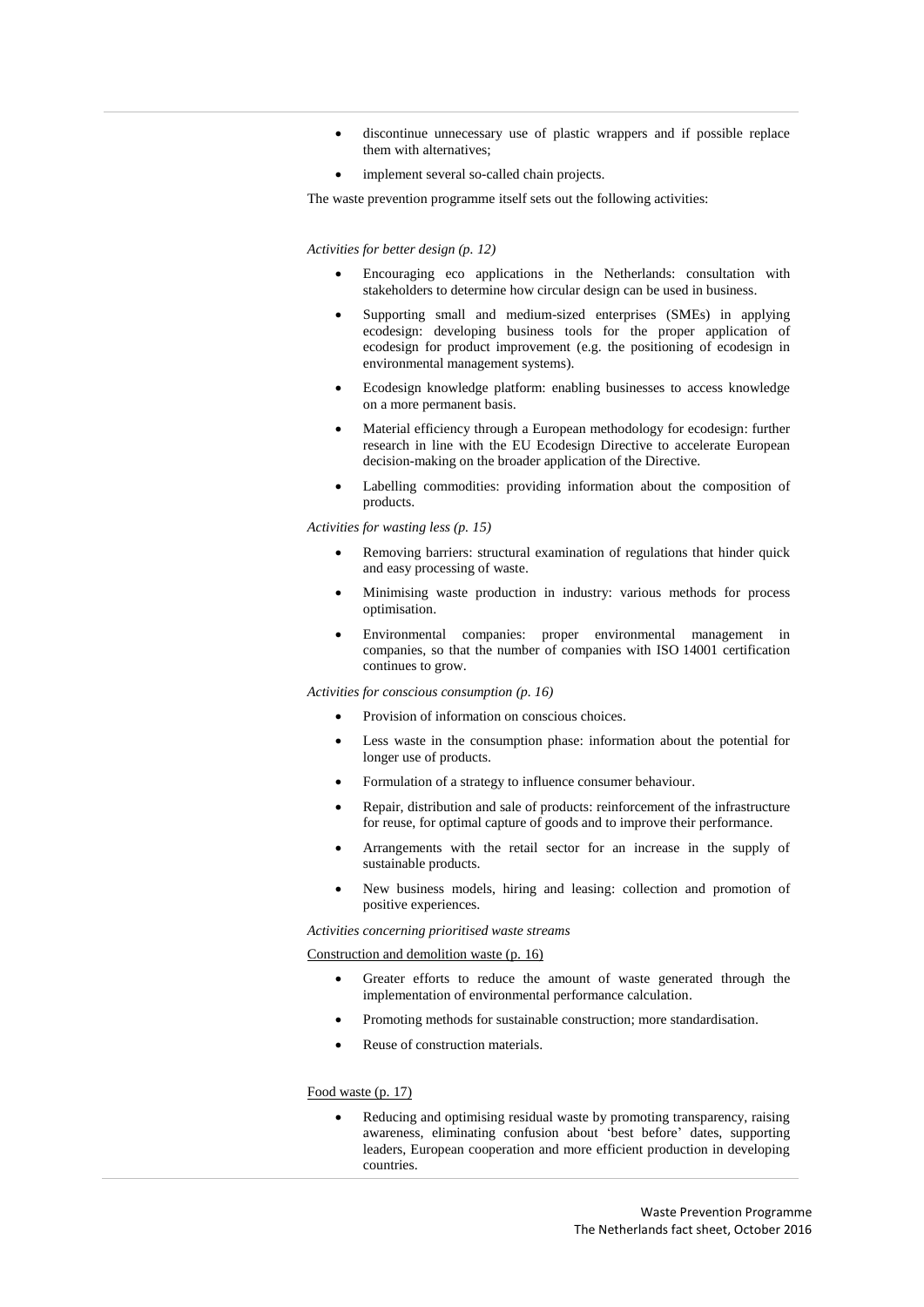#### Textile and carpets (p. 17)

Less waste through encouraging separate collection and increased reuse.

Metals (p. 17)

- Implementation of roadmap measures such as lighter products, limiting melt losses and improved separation techniques.
- Analysis of specific barriers in the process of licensing facilities that recycle metal products.
- Sustainability chain: examination of whether or not the commodity chain can be designed sustainably through criteria for upstream mining and conversion.

#### Paper and cardboard (p. 18)

- Work on the use of alternative raw materials; closing cycles; construction of a bio-based economy; and sustainable products.
- Less printing: encouraging government and consumers to reduce unnecessary printer usage.
- Graphical companies discussing sustainable issues together: examining how they can be scaled up and strengthened on the basis of a more structural nature.
- Less advertising: efficiency improvements in the paper advertising industry and replacement of paper with digital media.

#### Packaging (p. 18)

- Examination of small-scale initiatives.
- Development of a framework contract for a packaging sustainability agenda.

#### Electrical appliances (p. 18)

- Examination of the possibilities for life extension through repair.
- Reusing products: examination of the development of an assessment system for 'sustainable collectors'.

#### Hazardous waste (options to be considered) (p. 19)

- Preventing the commingling of non-hazardous and hazardous waste during demolition.
- Using water to rinse the tanks of vessels in ports.
- Process chemistry.

Examination of options to be employed in the future.

#### *Activities in the sphere of financial instruments (p. 19)*

- Diftar (differentiated tariffs) for households.
- Diftar for businesses.
- 'Accelerated depreciation of environmental investments' (VAMIL) and 'Environmental investments' (MIA).
- Tax incentives for the sustainable use of raw materials.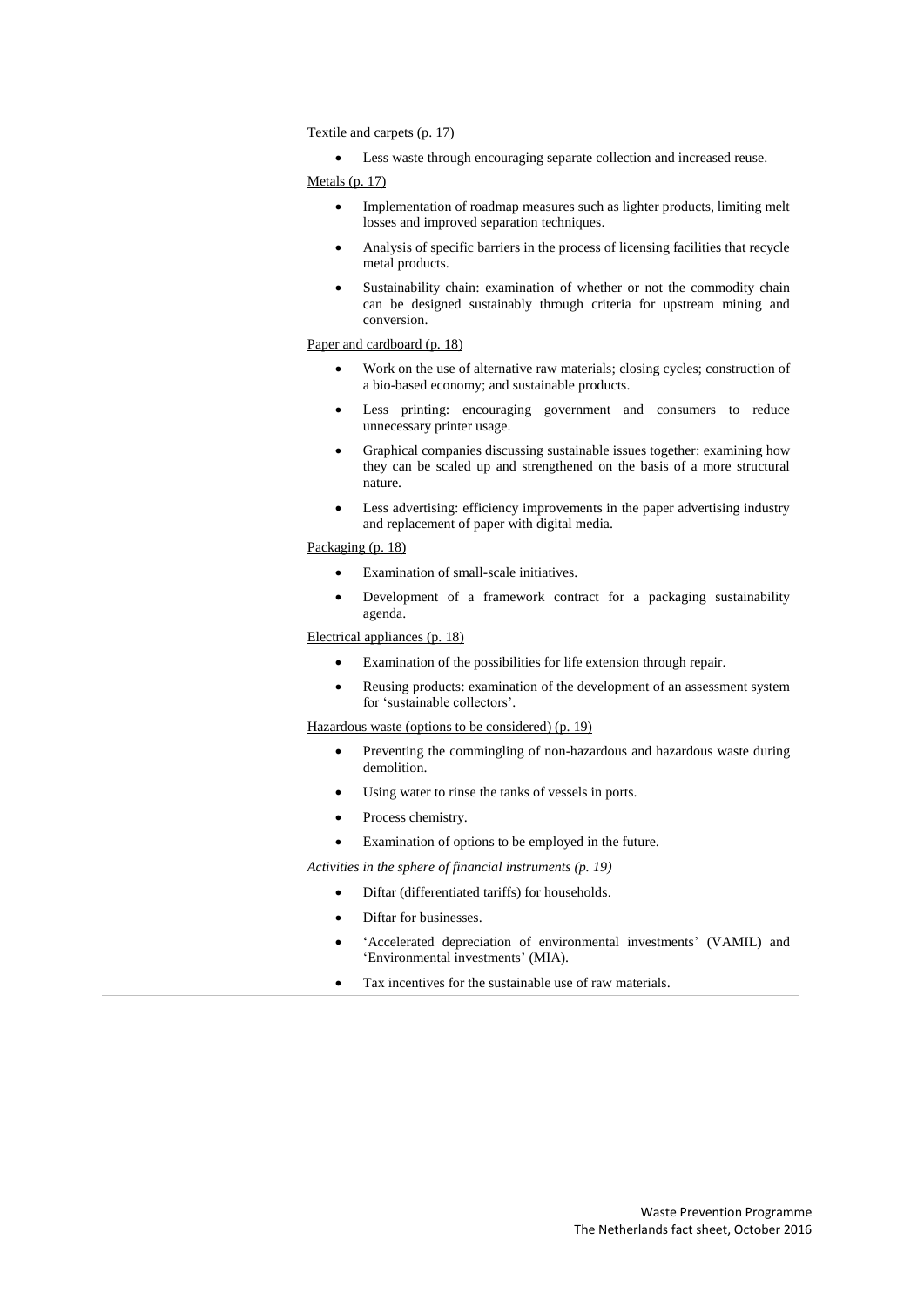| 13. | Measures on qualitative<br>prevention                             | Most measures described in the waste prevention programme relate to quantitative<br>prevention measures. However, a few measures concern qualitative issues:                                                               |
|-----|-------------------------------------------------------------------|----------------------------------------------------------------------------------------------------------------------------------------------------------------------------------------------------------------------------|
|     |                                                                   | Textile and carpets (p. 17)                                                                                                                                                                                                |
|     |                                                                   | Technological improvements: reducing the use of chemicals, making the<br>$\bullet$<br>cycle more environmentally friendly and extending service life.                                                                      |
|     |                                                                   | Hazardous waste; options to be considered $(p. 19)$                                                                                                                                                                        |
|     |                                                                   | Introducing environmentally friendly batteries for vehicles.<br>$\bullet$                                                                                                                                                  |
|     |                                                                   | Improved investigation of asbestos in demolition waste.<br>$\bullet$                                                                                                                                                       |
|     |                                                                   | Limiting the use of creosote-treated wood.<br>٠                                                                                                                                                                            |
| 14. | Prevention measures                                               | 1. Include the prevention programme in the national waste management plan (p. 12).                                                                                                                                         |
|     | covered as referred to                                            | 1. Formulation of a strategy to influence consumer behaviour (p. 12).                                                                                                                                                      |
|     | in Directive 2008/98,<br>Annex IV: Examples of                    | 1. Development of a framework contract for a packaging sustainability agenda (p. 18).                                                                                                                                      |
|     | waste prevention<br>measures referred to in<br>Article $29(1-16)$ | 2. Perform an analysis of the environmental impact of plastic wrappers for magazines<br>and explore alternatives (p. 12).                                                                                                  |
|     |                                                                   | 2. Material efficiency through a European methodology for ecodesign: further<br>research within the EU Ecodesign Directive to accelerate European decision-making<br>on the broader application of the Directive (p. 12).  |
|     |                                                                   | 2. Textiles: technological improvements — reducing use of chemicals, making the<br>cycle more environmentally friendly and extending service life (p. 17).                                                                 |
|     |                                                                   | 4. Supporting SMEs in applying ecodesign: developing business tools for the proper<br>application of ecodesign for product improvement (e.g. the positioning of ecodesign<br>in environmental management systems) (p. 12). |
|     |                                                                   | 5. Encouraging eco applications in the Netherlands consultation with stakeholders to<br>determine how circular design can be used in business (p. 12).                                                                     |
|     |                                                                   | 5. Ecodesign knowledge platform: enabling businesses to access knowledge on a<br>more permanent basis (p. 12).                                                                                                             |
|     |                                                                   | 7. Minimising waste production in industry: various methods for process optimisation<br>$(p. 15)$ .                                                                                                                        |
|     |                                                                   | 7. Greater efforts to reduce the amount of waste generated through the<br>implementation of environmental performance calculation (p. 16).                                                                                 |
|     |                                                                   | 7. Implementation of roadmap measures such as lighter products, limiting melt losses<br>and improving separation techniques (p. 17).                                                                                       |
|     |                                                                   | 9. Reducing the use of plastic bags on the basis of voluntary agreements (p. 12).                                                                                                                                          |
|     |                                                                   | 10. Environmental companies: proper environmental management in companies, so<br>that the number of companies with ISO 14001 certification continues to grow (p. 15).                                                      |
|     |                                                                   | 11. Diftar for households and businesses (p. 19).                                                                                                                                                                          |
|     |                                                                   | 11. VAMIL and MIA (p. 19).                                                                                                                                                                                                 |
|     |                                                                   | 11. Tax incentives for the sustainable use of raw materials (p. 19).                                                                                                                                                       |
|     |                                                                   | 12. Deployment of (new) media to highlight the usefulness and necessity of waste<br>prevention to citizens (p. 12).                                                                                                        |
|     |                                                                   | 12. Less waste in the consumption phase: information about the potential for longer<br>use of products $(p. 16)$ .                                                                                                         |
|     |                                                                   | 12. Reducing and optimising residual food waste by promoting transparency, raising<br>awareness, eliminating confusion about 'best before' dates (p. 17).                                                                  |
|     |                                                                   | 13. Labelling commodities: providing information about the composition of products<br>$(p. 12)$ .                                                                                                                          |
|     |                                                                   | 14. Arrangements with the retail sector for an increase in the supply of sustainable<br>products $(p. 16)$ .                                                                                                               |
|     |                                                                   | 16. Promoting methods for sustainable construction, more standardisation, reuse of<br>construction materials (p. 16).                                                                                                      |
|     |                                                                   |                                                                                                                                                                                                                            |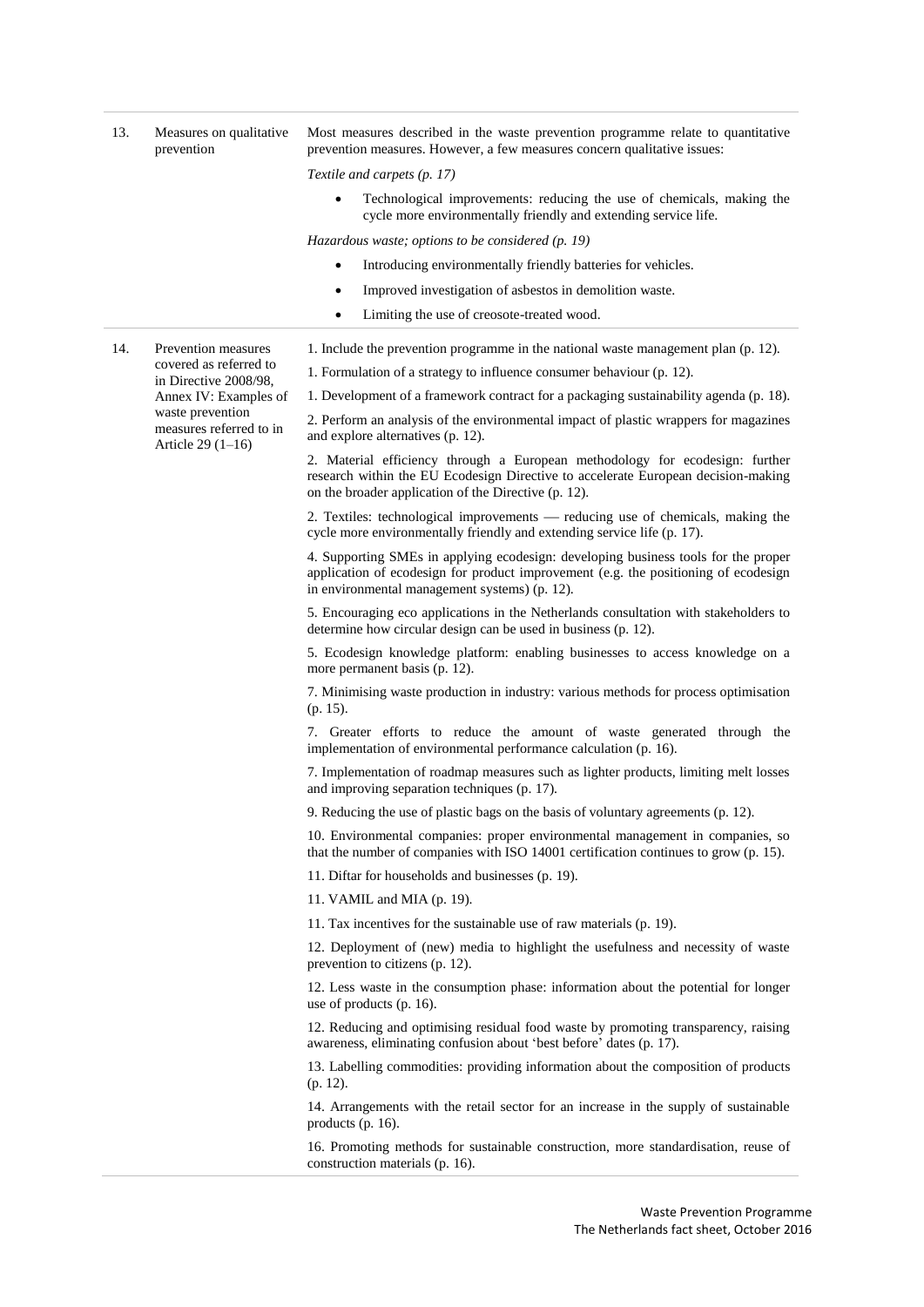|     |                                          | 16. Less textile waste through encouraging separate collection and increased reuse<br>$(p. 17)$ .                                                                                                                                                                                                                                                                                                                    |
|-----|------------------------------------------|----------------------------------------------------------------------------------------------------------------------------------------------------------------------------------------------------------------------------------------------------------------------------------------------------------------------------------------------------------------------------------------------------------------------|
|     |                                          | 16. Reusing electrical appliances: examination of the development of an assessment<br>system for 'sustainable collectors' (p. 18).                                                                                                                                                                                                                                                                                   |
|     |                                          | 16. Repair, distribution and sale of products: reinforcement of the infrastructure for<br>reuse, for optimal capture of goods and to improve their performance (p. 16).                                                                                                                                                                                                                                              |
| 15. | Other prevention<br>measures not covered | Removing barriers: structural examination of regulations that hinder quick<br>$\bullet$<br>and easy processing of waste (p. 15).                                                                                                                                                                                                                                                                                     |
|     | by Annex IV                              | New business models, hiring and leasing: collection and promotion of<br>٠<br>positive experiences (p. 16).                                                                                                                                                                                                                                                                                                           |
|     |                                          | Analysis of specific barriers in the process of licensing facilities that recycle<br>$\bullet$<br>metal products (p. 18).                                                                                                                                                                                                                                                                                            |
|     |                                          | Paper and cardboard: work on the use of alternative raw materials; closing<br>$\bullet$<br>cycles; construction of a bio-based economy; and sustainable products<br>$(p. 18)$ .                                                                                                                                                                                                                                      |
|     |                                          | Less advertising: efficiency improvements in the paper advertising industry<br>٠<br>and replacement of paper with digital media (p. 18).                                                                                                                                                                                                                                                                             |
| 16. | Indicators proposed                      | Does the programme define indicators for waste prevention?                                                                                                                                                                                                                                                                                                                                                           |
|     |                                          | Yes. Progress on the implementation of three quantified objectives of the national<br>waste management plan serves as an indicator. These objectives are:                                                                                                                                                                                                                                                            |
|     |                                          | overall reduction of waste;<br>$\bullet$                                                                                                                                                                                                                                                                                                                                                                             |
|     |                                          | reduction of food waste;<br>$\bullet$                                                                                                                                                                                                                                                                                                                                                                                |
|     |                                          | reduction in the amount of textiles discarded.                                                                                                                                                                                                                                                                                                                                                                       |
|     |                                          | Therefore, the following types of data are collected:                                                                                                                                                                                                                                                                                                                                                                |
|     |                                          | quantitative data (numbers);                                                                                                                                                                                                                                                                                                                                                                                         |
|     |                                          | qualitative data (the implementation of actions or amendments to<br>$\bullet$<br>regulations).                                                                                                                                                                                                                                                                                                                       |
|     |                                          | Experience shows that it is not always possible to monitor all goals and activities. In<br>order to determine what should and should not be monitored and/or translated into<br>specific indicators, four criteria were identified:                                                                                                                                                                                  |
|     |                                          | Is information available or not?                                                                                                                                                                                                                                                                                                                                                                                     |
|     |                                          | Is the expectation that such information will continue to be available in the<br>future?_                                                                                                                                                                                                                                                                                                                            |
|     |                                          | Is the indicator valid for measuring and recording prevention or not?                                                                                                                                                                                                                                                                                                                                                |
|     |                                          | Are there any known disturbing factors, and is a proper interpretation<br>$\bullet$<br>possible on the basis of the available data? (p. 20)                                                                                                                                                                                                                                                                          |
| 17. | Evaluation and                           | Is the programme evaluated (midterm, etc.)?                                                                                                                                                                                                                                                                                                                                                                          |
|     | monitoring of the<br>programme           | Yes. The programme is monitored annually in conjunction with the monitoring of the<br>national waste management plan (LAP), described as 'regular'. The results are then<br>reported in numbers in the progress report of the LAP. Monitoring is linked to the<br>principles set out in the LAP. In accordance with these principles, data are<br>systematically and continually collected, processed and presented. |
|     |                                          | This includes the following types of data (p. 20):                                                                                                                                                                                                                                                                                                                                                                   |
|     |                                          | quantitative data (numbers);<br>$\bullet$                                                                                                                                                                                                                                                                                                                                                                            |
|     |                                          | qualitative data (the implementation of actions or amendments to<br>$\bullet$<br>regulations).                                                                                                                                                                                                                                                                                                                       |